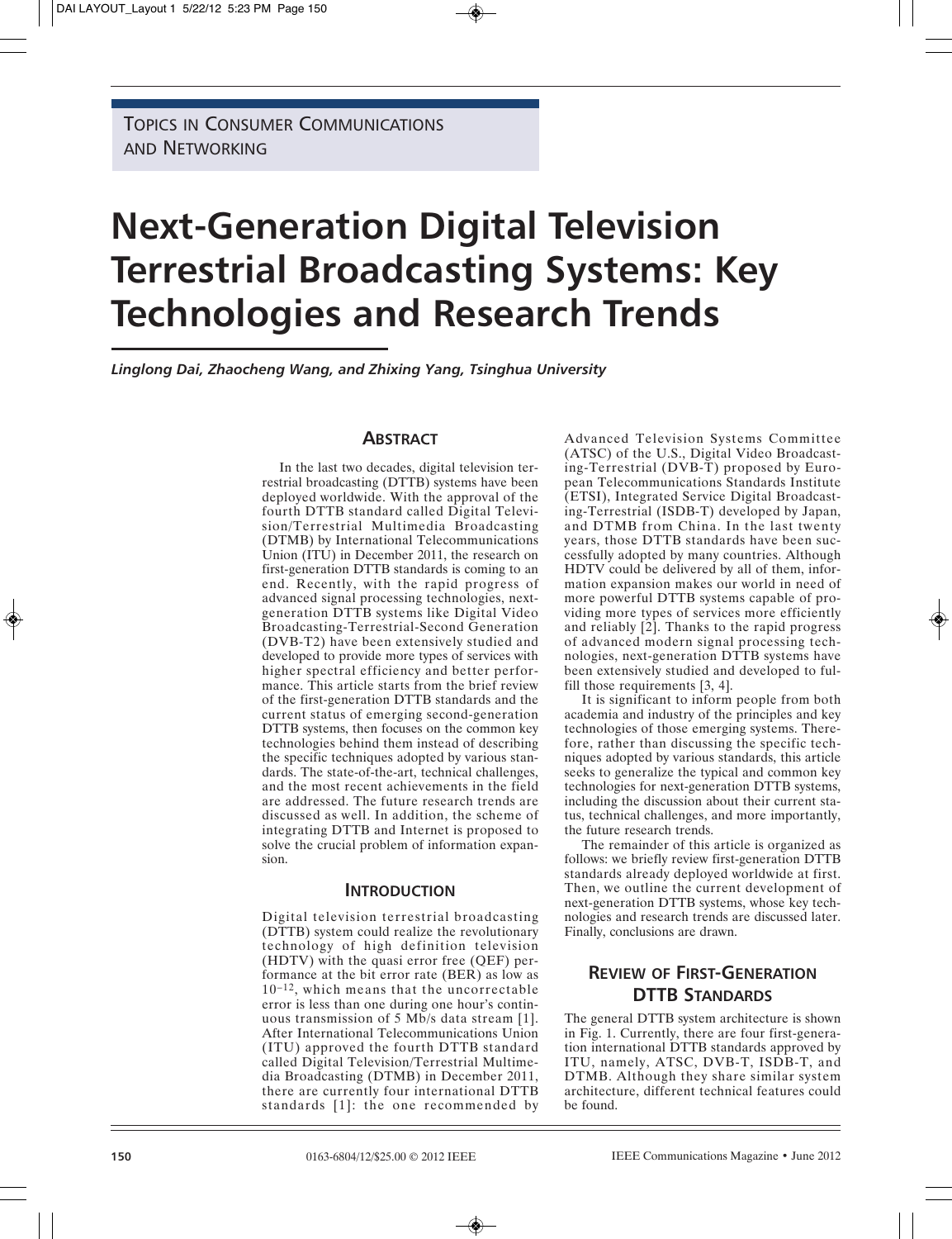

*After the deployment and successful application of various DTTB systems, novel advanced signal processing technologies are continuously emerging. Meanwhile, people are demanding more powerful DTTB systems with higher data rate and more reliable performance.*

**Figure 1.** *System architecture of typical DTTB systems.*

#### **ATSC**

As the first DTTB standard proposed by ATSC of the U.S. in September 1995, ATSC adopts single-carrier transmission technology. It has been deployed in the U.S., Canada, Korea and other five countries. The original design goal of ASTC is only to realize outdoor fixed HDTV reception over the 6 MHz channel at the data rate of 19.39 Mb/s. Although its transmitter power is low, due to the high complexity as well as the error propagation of the decision feedback equalization, ASTC is sensitive to multipath fading channels, and it is difficult to support mobile reception.

# **DVB-T**

Announced by ETSI in March 1997, DVB-T is the most popular DTTB standard widely adopted by more than 60 countries. Its core technology is the coded orthogonal frequency division multiplexing (OFDM) multi-carrier transmission with excellent capability of combating wireless multipath channels. DVB-T could support indoor and outdoor fixed reception, as well as portable and mobile services over the 8 MHz channel at the date rate ranging from 4.98 to 31.67 Mb/s.

#### **ISDB-T**

ISDB-T developed by Japan in May 1999 is mainly applied in Japan, Brazil, Peru and other Central and South American countries. ISDB-T can be deemed as a derivative of DVB-T because of their similar technical features and system parameters. However, compared with DVB-T,

ISDB-T has two major improvements. First, the interleaver with longer depth is used to improve the mobile reception performance. Second, the key technology called bandwidth segmented transmission OFDM (BST-OFDM) enables ISDB-T the capability of supporting multiple services.

#### **DTMB**

Formally launched by China in August 2006, DTMB has been adopted by China (including Hong Kong and Macao), Laos, Cambodia, and Cuba. The key technology of DTMB is the novel multi-carrier transmission scheme called time domain synchronous OFDM (TDS-OFDM), which uses a known pseudorandom noise (PN) sequence instead of cyclic prefix (CP) as the guard interval between consecutive data blocks to achieve higher spectral efficiency and faster synchronization [5]. DTMB also adopts the powerful low-density parity-check (LDPC) code cascaded by Bose-Chaudhuri-Hocquengham (BCH) code to further improve the system performance. DTMB could provide the data rate up to 32.49 Mb/s within the 8 MHz signal bandwidth.

Table 1 summarizes the main system parameters of those four DTTB standards.

# **CURRENT STATUS OF NEXT-GENERATION DTTB SYSTEMS**

After the deployment and successful application of various DTTB systems, novel advanced signal processing technologies are continuously emerging. Meanwhile, people are demand-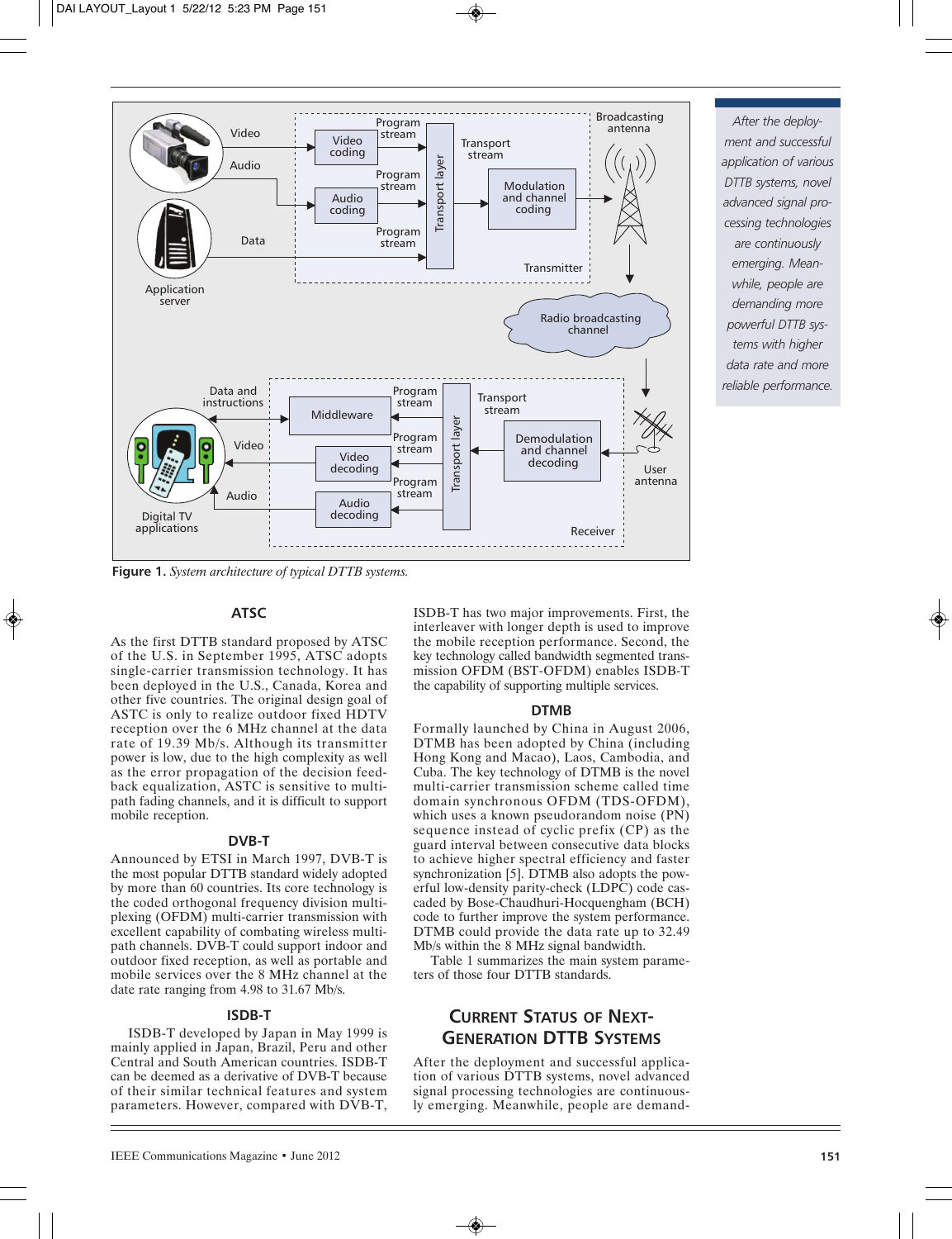|                          | <b>ATSC</b>                                         | <b>DVB-T</b>                                    | <b>ISDB-T</b>                                                    | <b>DTMB</b>                                              |
|--------------------------|-----------------------------------------------------|-------------------------------------------------|------------------------------------------------------------------|----------------------------------------------------------|
| Applicable Standard      | A.52/A.53                                           | EN 300 744                                      | <b>ARIB STD-B31</b>                                              | GB 20600-2006                                            |
| System Bandwidth         | 6 MHz                                               | 6, 7, and 8 MHz                                 |                                                                  |                                                          |
| Source Coding            | MPEG-2 transport stream                             |                                                 |                                                                  |                                                          |
| Transmission<br>Scheme   | Single Carrier                                      | Coded OFDM with 2k<br>and 8k FFT size           | BST-OFDM with 2k, 4k<br>and 8k FFT size                          | TDS-OFDM with 3780 FFT size $+$<br><b>Single Carrier</b> |
| <b>Guard Interval</b>    |                                                     | 1/32, 1/16, 1/8 and 1/4                         |                                                                  | 1/4 (PN945), 1/7 (PN595), 1/9 (PN420)                    |
| <b>Channel Coding</b>    | Rate $2/3$ trellis code +<br>$RS(207, 187, t = 10)$ | Punctured convolutional<br>codes with code rate | $1/2$ , $2/3$ , $3/4$ , $5/6$ , $7/8$ +<br>$RS(204, 188, t = 8)$ | LDPC(7488, 3008/4512/6016) +<br>BCH(762, 752)            |
| <b>Modulation Scheme</b> | 8-VSB                                               | QPSK, 16QAM and<br>64QAM                        | DOPSK, OPSK, 16QAM,<br>and 64QAM                                 | QPSK, 4QAM-NR, 16QAM, 32QAM and<br>64QAM                 |
| Interleaver              | 12 to 1 trellis code<br>Interleaver                 | Bit-wise interleaver+<br>symbol interleaver     | $Bit-wise interleave + time$<br>and frequency interleaver        | Convolutional interleaver                                |
| Data Rate                | 19.39 Mb/s                                          | 4.98-31.67 Mb/s                                 | $3.65 - 23.23$ Mb/s                                              | $4.81 - 32.49$ Mb/s                                      |

**Table 1.** *Main system parameters of DTTB standards.*

ing more powerful DTTB systems with higher data rate and more reliable performance. Around 2000, the research work for next-generation DTTB standards was started worldwide, and recently three systems have been announced [3].

#### **DVB-T2**

In September 2009, ETSI formally announced the new-generation DTTB standard called DVB-Terrestrial-Second Generation (DVB-T2), whose updated version optimized for mobile reception was introduced in April 2012 [4]. Based on but not compatible with its preceding standard DVB-T, DVB-T2 allows a better use of the spectrum with the increased spectral efficiency by more than 30 percent, which is achieved by integrating plenty of edge-cutting signal processing technologies like enhanced OFDM transmission, flexible frame structure, LDPC/BCH code, bit-interleaved coded modulation with iterative decoding (BICM-ID), transmit diversity, constellation rotation, peak-to-average power ratio (PAPR) reduction, physical layer pipes (PLP), etc. Until now, DVB-T2 is the most advanced DTTB system with high spectral efficiency, reliable performance and flexible configuration.

#### **ATSC-M/H**

In April 2009, the U.S. launched a new standard for next-generation DTTB: ATSC-Mobile/Handheld (ATSC-M/H). ATSC-M/H is backward compatible with ATSC, and could support realtime interactive services. The most prominent feature of ATSC-M/H is the capability of mobile reception. Part of the available 19.39 Mb/s throughput in ATSC is used by ATSC-M/H to support portable and mobile services, whereby a more powerful error correction scheme called series concatenated convolutional code (SCCC) is adopted. In addition, by superimposing the orthogonal spreading sequences with the power of –30 dB on TV signals without affecting the normal TV program reception, ATSC-M/H could provide the capability of wireless localization.

#### **ISDB-TMM**

In July 2010, Japan's new-generation DTTB standard named ISDB for Terrestrial multimedia broadcasting (ISDB-Tmm) was announced. ISDB-Tmm is highly compatible with ISDB-T. ISDB-Tmm could provide a variety of interactive services by improving the existing "one-segment" technology. Multi-media materials like e-books, news, music, pictures, and movies could be downloaded to mobile handsets with high speed. Through various combinations of the 13 segment groups (a total bandwidth of 5.61 MHz) and one segment (the bandwidth of 0.429 MHz), without the need of protection band, ISDB-Tmm could flexibly support variable transmission bandwidth ranging from 13 segments (a total bandwidth of 5.61 MHz) to 33 segments (the maximum bandwidth of 14.2 MHz). The receiver could realize partial reception within any segment. Meanwhile, Japan is studying the multiple-input multiple-output (MIMO) technology for DTTB systems, and taking into account the use of higher order modulation schemes, such as 1024 QAM, to maximize the system capacity.

# **KEY TECHNOLOGIES AND RESEARCH TRENDS OF NEXT-GENERATION DTTB SYSTEMS**

In this section, we generalize the common key technologies behind various next-generation DTTB systems. The future research trends of those technologies will be addressed as well.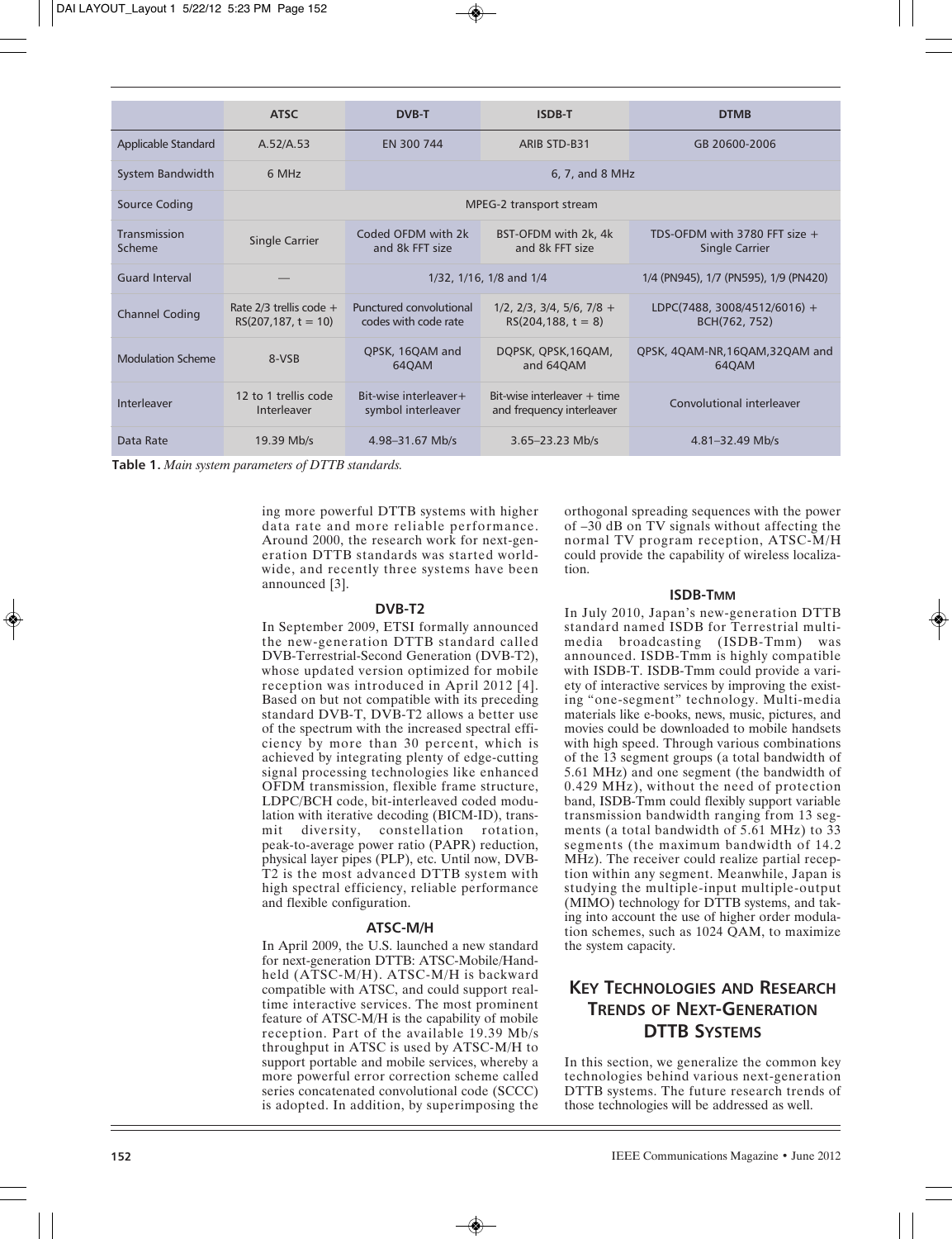#### **OFDM-BASED TRANSMISSION**

Due to its excellent robustness to frequencyselective fading channels and the capability of providing high-speed data rate, OFDM is becoming a standard component for upcoming DTTB systems and wireless communication systems [2, 4].

Similar to DVB-T, DVB-T2 adopts classical CP-OFDM technology where CP is used as the guard interval to alleviate inter-block-interference (IBI) as well as inter-carrier-interference (ICI) [2, 4]. Some frequency-domain pilots within the OFDM data block are used for synchronization and channel estimation to achieve reliable transmission. As the key technology of DTMB, TDS-OFDM differs from CP-OFDM by exploiting the known PN sequence instead of CP as the guard interval [5]. Furthermore, the PN sequence can be also used as a training sequence (TS) for synchronization and channel estimation. Consequently, TDS-OFDM outperforms CP-OFDM in spectral efficiency since no pilots are required [2].

However, channel estimation and data demodulation have to be iteratively implemented in TDS-OFDM to realize iterative inference cancellation between the TS and the unknown OFDM data block, so TDS-OFDM suffers from performance loss over frequency-selective multipath channels, especially when the channels are varying fast, i.e., the channels are doubly selective. One possible solution to this problem is the unique word OFDM (UW-OFDM) [6], whereby the TS is not independent of the OFDM block like that in TDS-OFDM, but is generated by the redundant frequency-domain comb-type pilots within the OFDM data block. In this way, the IBI from the TS to the OFDM data block can be naturally avoided. However, it does not solve the problem of the IBI from the OFDM data block to the next TS, and the redundant pilots usually have much higher average power than normal data.

Dual-PN padding OFDM (DPN-OFDM) is an effective solution to solve the interference problem of TDS-OFDM, whereby the TS is repeated twice to avoid the IBI from the OFDM data block to the second TS, which can be directly used to achieve reliable channel estimation [7]. Therefore, iterative interference cancellation could be avoided, leading to the reduced complexity and improved performance over doubly selective channels. However, DPN-OFDM obviously reduces the spectral efficiency since one extra TS is added. This issue becomes more severe when large TS length is required in single-frequency networks (SFN), which the main application scenario for next-generation DTTB systems. To sum up, it is challenging for OFDMbased transmissions to simultaneously achieve high spectral efficiency and reliable performance.

Very recently, based on TDS-OFDM, the time-frequency training OFDM (TFT-OFDM) scheme [7] for next-generation DTTB systems has been proposed. As illustrated by Fig. 2, every TFT-OFDM symbol has time-frequency training information composed of the timedomain TS and a very small number of frequen-



**Figure 2.** *Signal structure and the corresponding time-frequency joint channel estimation of the TFT-OFDM scheme.*

cy-domain grouped pilots. With the joint timefrequency channel estimation, the received TS without interference cancellation is directly utilized to merely acquire the path delay information of the channel, while the path coefficients are estimated by the frequency-domain pilots. It has been demonstrated in [7] that compared with conventional CP-OFDM, TDS-OFDM, UW-OFDM, and DPN-OFDM schemes, TFT-OFDM could provide the best solution to achieve high spectral efficiency, fast yet reliable synchronization, accurate channel estimation, and obviously improved bit error rate (BER) performance, especially over doubly selective fading channels. Applying the new groundbreaking compressive sensing (CS) theory [8] could further improve the reliability of TFT-OFDM over harsh channels.

Future research topics about OFDM-based transmission may include flexible frame structure design with high efficiency, configurable OFDM design with variable guard interval length/IFFT size/subcarrier spacing, fast and reliable timing/frequency synchronization, high-performance channel estimation and equalization over doubly selective channels (CS theory can be exploited to substantially improve the performance), spectrum-efficient pilot pattern/training sequence design, PAPR reduction techniques, etc. When CS theory is used, how to design the TS under the new criterion required by the CS theory, and how to reduce the complexity of CS signal recovery algorithms for real-time implementation are open problems deserving extensive research efforts.

#### **MODULATION AND CHANNEL CODING**

The highest order of the modulation schemes supported by first-generation DTTB systems is 64 QAM, while higher-order modulation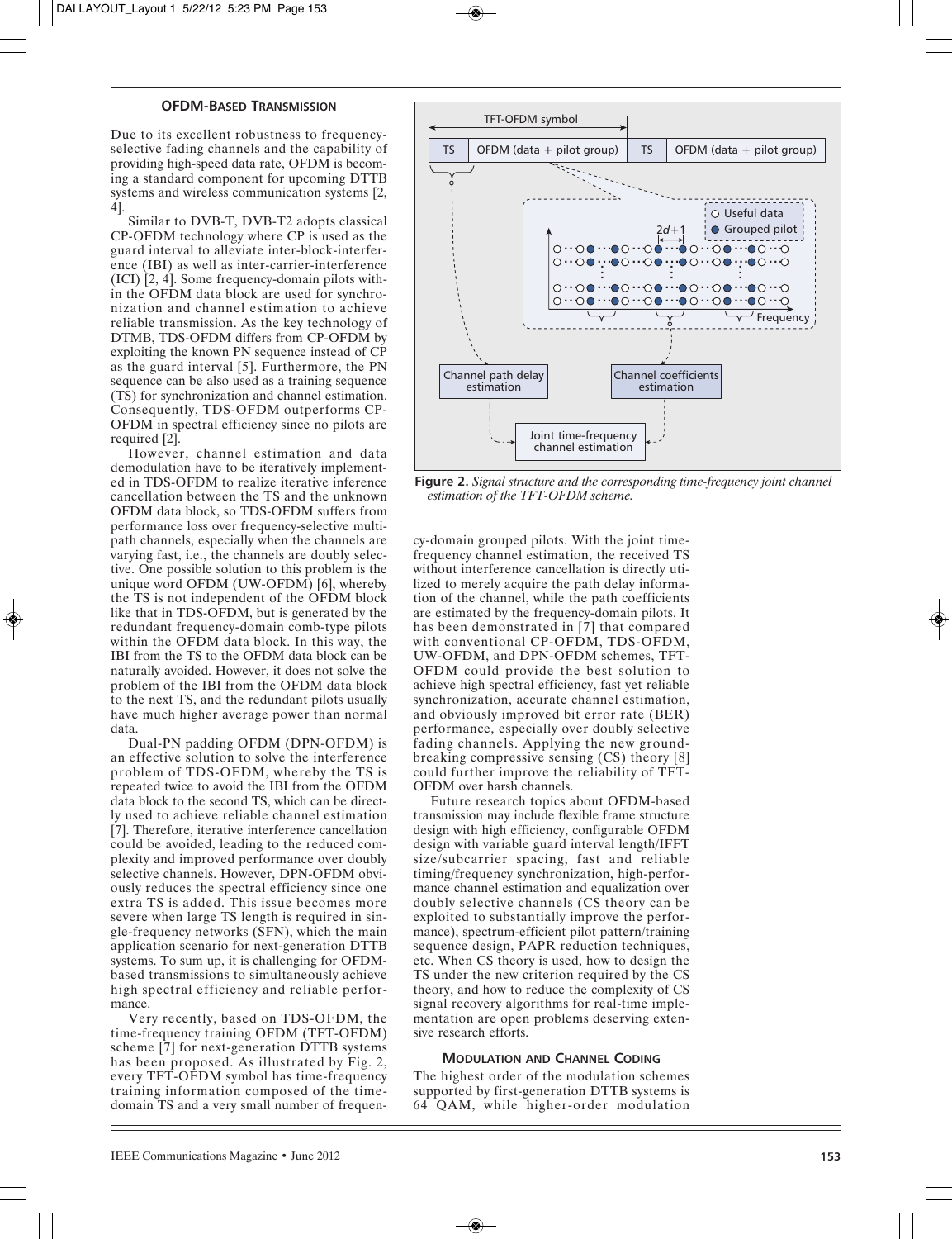*Another exciting new technique for modulation is constellation rotation, whereby the standard constellation is rotated by a certain angle to correlated the originally independent I and Q components.*



**Figure 3.** *Functional diagram of the BICM-ID-SSD technique.*

schemes like 256 QAM are expected for nextgeneration DTTB systems to improve the spectral efficiency. DVB-T2 with 256 QAM has been practically deployed in the United Kingdom [4]. For DTMB systems where TDS-OFDM is used, obvious performance loss for 256 QAM could be imagined because IBI cannot be completed removed, but this issue can be probably solved by the TFT-OFDM scheme derived from TDS-OFDM, especially when CS theory is utilized to further improve the performance. The capability of supporting higher order modulation schemes, e.g., 512 QAM, or even 1024 QAM, remains a challenging research topic.

Another exciting new technique for modulation is constellation rotation, whereby the standard constellation is rotated by a certain angle to correlated the originally independent I and Q components. Coordinate interleaving can be further used to make I and Q components subject to independent fadings, resulting in the so-called signal space diversity (SSD) technique used to achieve diversity gain without power or bandwidth penalty [9]. The challenging problem of how to determine the optimal rotation angle under different scenarios should be studied in the future.

In DTTB systems, the wireless channel is open to various interferences, and channel coding provides an efficient way to substantially improve the reliability. Channel coding is a everlasting hot research topic in information theory community, and numerous high-performance coding schemes have been studied and successfully used. Among them, due to its low complexity and excellent performance, LDPC code is widely recognized as the most promising candidate for next-generation DTTB systems and wireless communication systems. To ensure the rigid requirement of QEF for reliable HDTV services, BCH is usually cascaded with LDPC to eliminate the error floor of the standalone LDPC code. The first system adopting LDPC/BCH scheme maybe DVB-Satellite-Second Generation (DVB-S2), where 8PSK/16APSK/32APSK modulation schemes are used together with LDPC/BCH to provide the outstanding performance only 0.7 dB away from the Shannon limit [4]. DTMB and DVB-T2 also adopts LDPC as the inner code and BCH as the outer code to provide reliable performance over various channels [4, 5].

Conventionally, modulation and channel coding are separately studied and implemented. Nowadays, they are jointly optimized by the well-known coded modulation technology, and BICM-ID is an powerful coded modulation scheme, which is becoming the widely adopted technique over fading channels. For example, DVB-T and ISDB-T have adopted BICM-ID with the Gray mapped 64 QAM to improve the system reliability [1]. Moreover, extensive studies indicate that by combining BICM-ID and SSD, i.e., the BICM-ID-SSD technique as shown in Fig. 3, the system performance over various fading channels could be substantially improved [4]. BICM-ID-SSD was firstly adopted by DVB-Return Channel through Satellite (DVB-RCS), whereby Turbo code is used. DVB-T2 also recommends the LDPC-based BICM-ID-SSD scheme to achieve reliable performance [4]. One recent achievement of BICM-ID-SSD is that the constellation rotation angle can be optimized under the criterion of maximizing the average mutual information [9].

Future research trends for coded modulation lie in the optimal constellation mapping schemes (including APSK and QAM) to achieve the nearcapacity performance, the low-complexity implementation strategies for practical applications, the error floor elimination methods like doping, and Turbo equalization over harsh channels. Moreover, BICM-ID could be combined with channel estimation in a turbo way to further improve the performance by jointly optimizing the inner and outer receivers.

# **MULTIPLE-INPUT MULTIPLE-OUTPUT**

MIMO is widely recognized as an efficient way to increase the system capacity and improve the transmission reliability. Nowadays, MIMO and OFDM are becoming two indispensable physical layer technologies for most of emerging transmission systems [2, 4, 10].

When most of the first-generation DTTB standards were constituted in late 90s of the 20 century, MIMO was just an emerging technique at that time, so those standards did not consider MIMO. However, with the rapid development of MIMO technology, numerous research and experiments have been carried out for MIMO-based DTTB systems to improve the system performance. Field test results have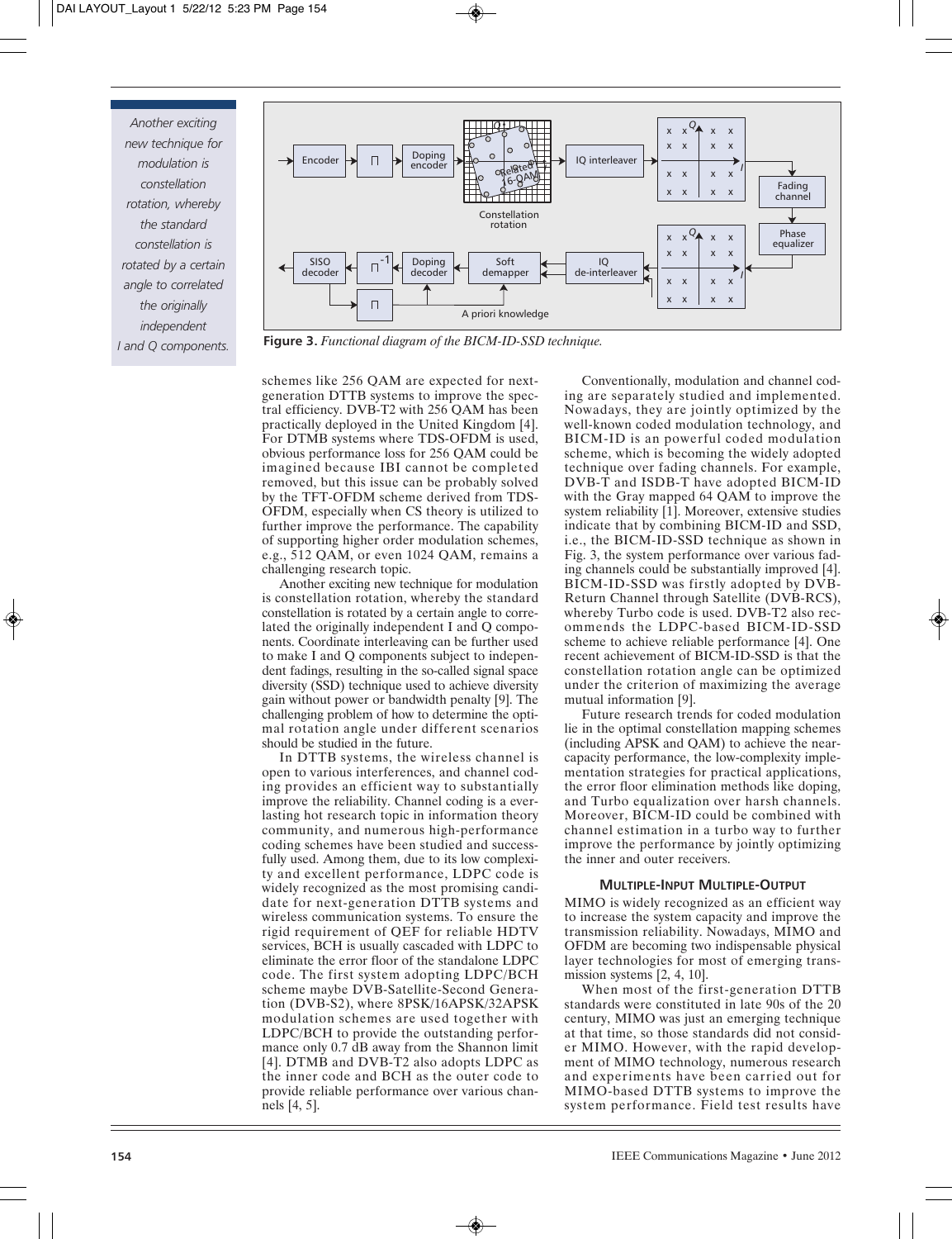

**Figure 4.** *Scattered pilot pattern for antennas 1 and 2.*

demonstrated that if four receive antennas are used, the signal-to-noise ratio (SNR) threshold at the receiver could be reduced by 6 dB when the mobile speed of 500 km/h is supported by DVB-T, and HDTV is feasible in mobile environments when 64 QAM is adopted by ISDB-T [2, 10].

Since receive diversity requires the replacement of the widely deployed fixed reception antennas, transmit diversity without changing the existing rooftop receive antennas is more attractive for DTTB systems, whereby several highpower transmit towers are serving hundreds of thousands of users. Therefore, to reuse existing reception antennas, only transmit diversity is recommended by DVB-T2 [4], whereby the Alamouti space-time block coding (STBC) scheme is adopted to enlarge the coverage area by about 30 percent. As shown in Fig. 4, the inverted scattering pilots are designed for channel identification when transmit diversity is adopted. Transmit diversity has also been extensively studied for DTMB, where multiple-antenna supporting is more challenging because of the complex interferences between PN sequences and unknown OFDM data blocks. The potential solution is to design the training sequences orthogonal in the time and/or frequency domains [10].

Due to the maturity of coding scheme design for MIMO systems, low-complexity implementation algorithms may be the future research focus. Moreover, transmit diversity has already been extensively studied for DTTB systems, which could be combined with receive diversity to improve the system reliability in more harsh scenarios like SFN. In addition, in contrast to a small number of antennas (e.g., 2, or 4) is mainly used to achieve the spectral efficiency of about 10 bps/Hz or less today, large-scale MIMO [11] with tens of antennas is an emerging technique to achieve the attractive spectral efficiency up to several tens of bps/Hz or even higher. The key challenges for large-scale MIMO systems include the proper antenna placement to ensure independent MIMO channels, low-complexity signal detection algorithms for practical implementation, and channel estimation of the large-size MIMO channel matrix, etc.

# **RETURN CHANNEL FOR INTERACTIVE SERVICES**

Conventional DTTB systems could only provide unidirectional downlink broadcasting services to users. Nowadays, the booming need of interactive services like Video on Demand (VoD), remote voting, gaming, Web surfing, etc., requires the interaction between content providers and users. Interactive services have been

recognized as the "killer application" for nextgeneration DTTB systems [12]. Real-time interactive services require a return channel to realize bidirectional interactivity.

One way to set up the return channel is to design a new uplink technology with multiple access capability. DVB-Return Channel through Terrestrial (DVB-RCT) with the coverage radius as large as 60 km is the typical standard for such solution [12]. Combined with traditional DTTB systems like DVB-T/ATSC, bidirectional and asymmetric links could be established [12]. The key component of return channel is the multiple access scheme, and DVB-RCT adopts orthogonal frequency division multiple access (OFDMA), which has also been successfully used in both downlink and uplink of IEEE 802.16e, as well as the downlink of Long-Term Evolution (LTE). However, high PAPR of OFDM/OFDMA signals imposes huge power consumption on user terminals, so single-carrier frequency-division multiple access (SC-FDMA) with low PAPR is adopted as the uplink multiple access scheme in LTE. Recently, a novel timedomain synchronous frequency division multiple access (TDS-FDMA) scheme has been proposed [13], whereby an unified frame structure for both single-carrier and multi-carrier transmissions is designed to improve the spectral efficiency and provide the simple selection between OFDMA and SC-FDMA according to the system requirements.

The alternative promising solution to the return channel is to exploit the existing communication networks like wireless local area network (WLAN) or 2G/3G cellular networks [14]. This solution has the advantages in coverage, charging, technical maturity, etc. One successful example is the joint European and Chinese project funded by the European Commission named MING-T (multi-standard integrated network convergence for global mobile and broadcast technologies), which focuses on the convergence of DTTB systems and mobile communication networks [14]. As illustrated in Fig. 5, the DTTB systems like ATSC/DVB-T/DTMB/DVB-Handhold (DVB-H) are used to provide high-speed downlink transmission, while the return channel is implemented by mature WLAN or 2G/3G wireless systems for handshaking and interaction. This project involves four universities and four international companies from both Europe and China, e.g., University of Hamburg, Tsinghua University, Nokia Siemens Networks, China Telecom, etc. This project has been successfully demonstrated in Beijing in March 2009.

*The alternative promising solution to the return channel is to exploit the existing communication networks like wireless local area network (WLAN) or 2G/3G cellular networks. This solution has the advantages in coverage, charging, technical maturity, etc.*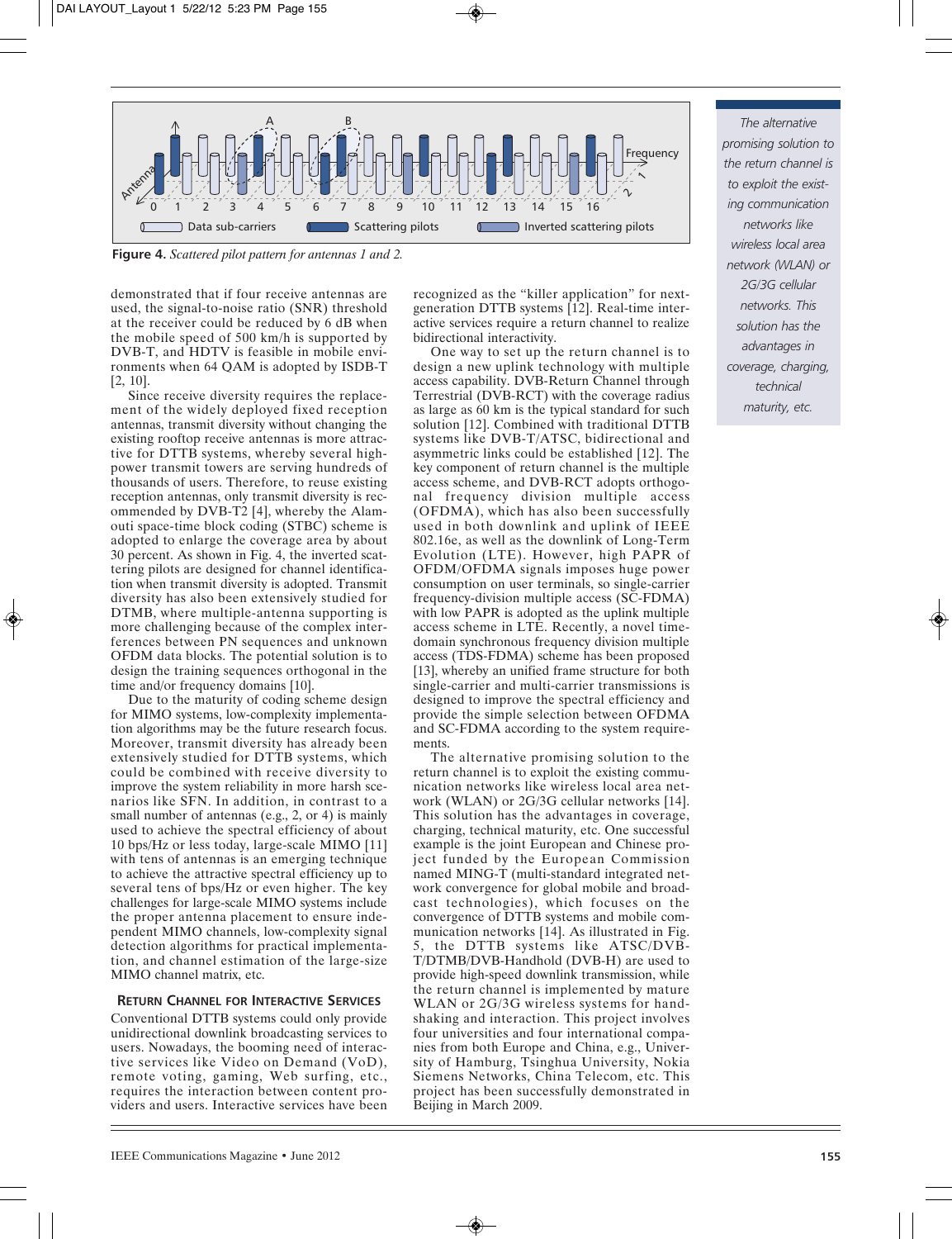*The worldwide deployed DTTB systems provide a complementary solution to GNSS in indoor scenarios, dense urban areas, etc., where GNSS signal is unavailable or the signal power is very low.*



**Figure 5.** *The convergence between DTTB systems and wireless communications networks in MINT-T project.*

#### **WIRELESS LOCALIZATION**

Location-based service (LBS) is deemed as one of the most promising applications for information technologies. Global Navigation Satellite System (GNSS), like the well-known Global Positioning System (GPS) governed by the U.S. military, is the most popular way for wireless localization, whereby dozens of satellites are used to determine the locations of users/vehicles/weapons with the accuracy of about 3–10 meters using the single-carrier orthogonal spread codes [15].

The pioneering work of professor Spilker, a famous architect of GPS from Stanford University, has initiated the new era of using DTTB signals for localization [15], whereby several DTTB transmit towers are equivalent to the satellites in GNSS. As shown in Fig. 6, the worldwide deployed DTTB systems provide a complementary solution to GNSS in indoor scenarios, dense urban areas, etc., where GNSS signal is unavailable or the signal power is very low. Due to the high radiated signal power (normally hundreds of Watts), short transmission distance, large signal bandwidth (several Megahertz), and the robustness to multipath fading channels, DTTB signals are proved to be able to achieve higher localization accuracy than common GNSS signals, especially when OFDM is used [16]. The localization accuracy of about one meter for ATSC-based localization systems has been demonstrated in [16]. Other DTTB-based localization schemes using ATSC-M/H, DVB-T, and DVB-H have also been studied. The American company Rosum announced the first commercial chip using DTTB signal for localization in March 2011.

For DTMB standard where TDS-OFDM signal is used, the time-frequency joint positioning method has been proposed [16], whereby the transmission parameter signaling (TPS) embedded in TDS-OFDM signals is time-division multiplexed as orthogonal frequency-domain pilots, and then the time-domain PN sequence and the frequency-domain TPS are jointly utilized for accurate time of arrival (TOA) estimation associated with each transmitter in SFN. It is shown that the positioning accuracy of less than one meter could be achieved [16].

The future research work about DTTB-based wireless localization lies in investigating the challenging problem in which the receiver is located near one particular transmitter and the signals received from all the other transmitters are extremely weak, as well as studying the wellknown non-line-of-sight (NLOS) issue in the DTTB-based localization systems. The convergence of GNSS- and DTTB-based localization schemes is another promising direction to realize the real "global" positioning with improved accuracy.

#### **MULTI-SERVICE SUPPORTING**

Nowadays, people are not satisfied with watching HDTV at home only, they also expect to enjoy reliable services using mobile handsets. Moreover, multiple services including news, realtime stock information, sports events, Web surfing, e-mail, etc., are highly expected, which make it an inevitable trend for DTTB systems to deliver multiple services with different quality of service (QoS) requirements [4]. When mobile handset is used, power consumption becomes essentially challenging.

In DVB-T, layered transmission technology is used to support multi-service with different priorities, but it is not suitable for mobile reception because of its high power consumption and low mobility. To address those issues, DVB-H is specially developed for mobile services, whereby time slicing technique is designed for power saving. DVB-T2 puts more emphasis on multi-service supporting by PLP technique, whereby time slicing, time-frequency slicing are jointly utilized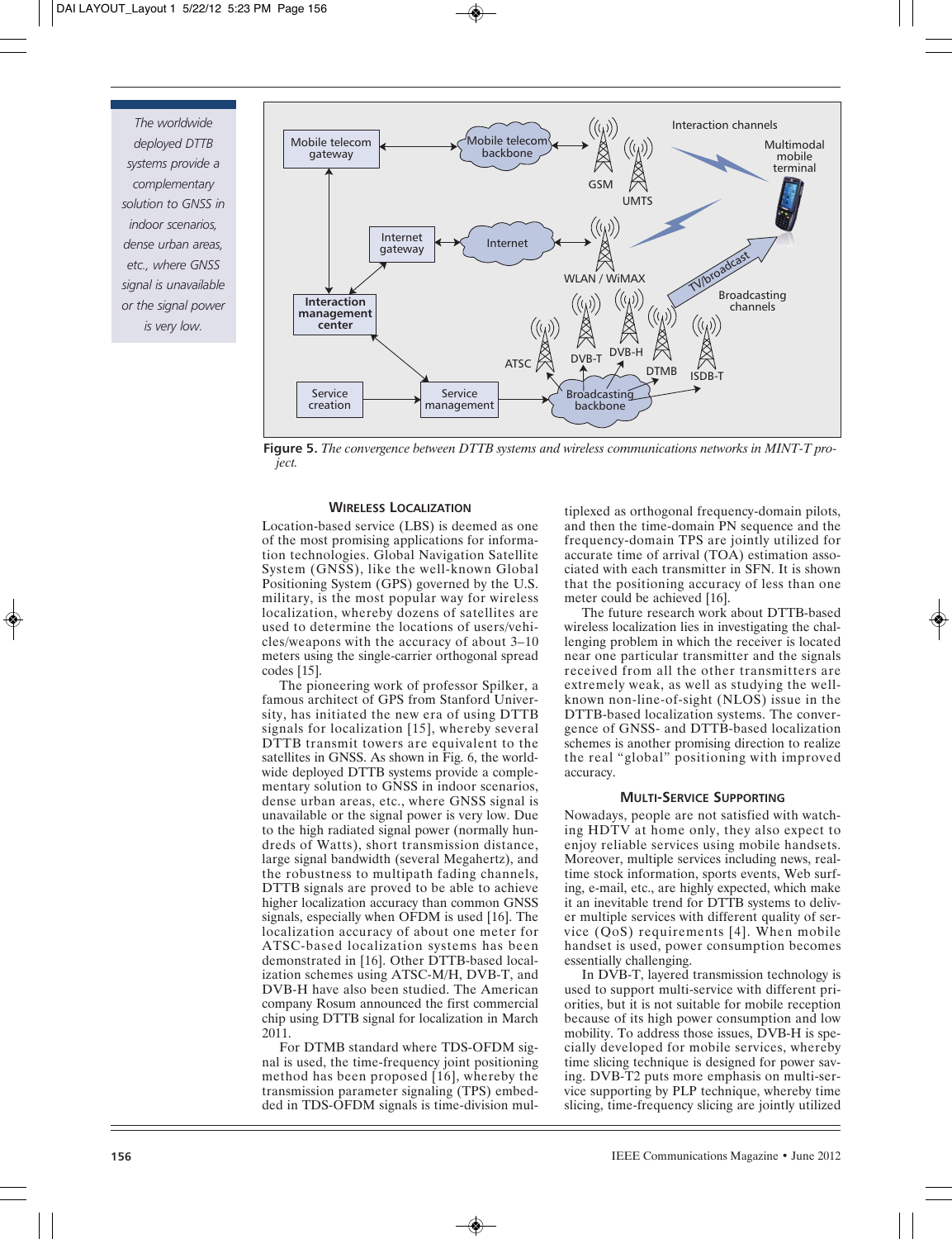to carry different types of services with variable modulation schemes/channel coding rates [4].

The BST-OFDM technology in ISDB-T divides the TV signal bandwidth into 13 segments, one of which is specially used for mobile services so that "one-segment" reception could be realized to reduce power consumption. Based on ISDB-T, ISDB-Tmm further divides the signal bandwidth with smaller granularity to achieve the segment with the bandwidth of 0.429 MHz [1]. In DTMB, the layered super-frame structure aligned with the natural time provides the fundamental mechanism for multi-service supporting and power saving, since different services could be carried by certain allocated signal frames. Furthermore, time-frequency slicing can be also used by DTMB to dynamically configure any part of time-frequency resources in a "gridless" fashion [2, 5].

Future research topics on this issue maybe the optimal strategy for dynamic resource allocation with the minimum latency, and how to guarantee the required QoS by optimized configuration of the modulation schemes/channel coding rates.

#### **OTHER TECHNOLOGIES**

Apart from those technologies discussed above, there are some other technologies should be paid attention to, e.g., the preamble design to reliably carry system signaling, the uniform framework for single-carrier and multi-carrier transmission, and so on. In addition, moving eyes from DTTB systems only, we can observe that other information infrastructure like Internet is also undergoing revolutionary change mainly due to the requirement of expanding data rate. Based on the social property of information that a large amount of people are interested in similar or even identical contents, e.g., popular videos and hot Web sites are repeatedly transmitted from the same server to hundreds of thousands of people all over the world, it would be preferred to deliver those common contents to local servers near the end users by broadcasting systems (notice that in one day, a 40 Mb/s DTTB system could deliver about 40 GB contents to unlimited number of local servers), and then people could access those materials just from nearby servers instead of from Internet. In this way, the throughput requirement of Internet is expected to be substantially reduced. Meanwhile, the potential value of DTTB systems beyond of just sending scheduled programs will be fully exploited in the future.

# **CONCLUSIONS**

This article addresses the key technologies and research trends of next-generation DTTB systems. The first category of performance-oriented technologies are OFDM-based transmission, modulation and channel coding, and MIMO, while the second category of application-oriented technologies are return channel for interactive services, wireless localization, and multi-service supporting. Although great achievements have been gained, some challenging problems remain to be solved, and further improvements, especially in the aspect of the application-oriented technologies, are highly



**Figure 6.** *DTTB-based wireless localization.*

expected. We expect the bright future of nextgeneration DTTB systems not only to provide high quality services, but also to play a critical role in solving the crucial problem of information expansion by the convergence of Internet and broadcasting.

#### **ACKNOWLEDGMENTS**

This work was supported by Program for New Century Excellent Talents in University and National High Technology Research and Development Program of China (Grant No. 2012AA011704), National Nature Science Foundation of China (Grant No. 61021001 and No. 60902003), and China Postdoctoral Science Foundation under Grant (Grant No. 2011M500323).

#### **REFERENCES**

- [1] Error-Correction, Data Framing, Modulation and Emission Methods for Digital Terrestrial Television Broadcasting, Recommendation ITU-R BT. 1306-6, Dec. 2011.
- [2] C. yen Ong *et al.*, "Technology and Standards of Digital Television Terrestrial Multimedia Broadcasting," *IEEE Commun. Mag.*, vol. 48, no. 5, May 2010, pp. 119–27.
- [3] Error-Correction, Data Framing, Modulation and Emission Methods for Second Generation of Digital Terrestrial Television Broadcasting Systems, Recommendation ITU-R BT.1877, May 2010.
- [4] Digital Video Broadcasting (DVB); Frame Structure, Channel Coding and Modulation for a Second Generation Digital Terrestrial Television Broadcasting System (DVB-T2). ETSI Standard, EN 302 755, V1.3.1, Apr. 2012.
- [5] Framing Structure, Channel Coding and Modulation for Digital Television Terrestrial Broadcasting System. International DTTB Standard, GB 20600-2006, Aug. 2006.
- [6] M. Huemer, A. Onic, and C. Hofbauer, "Classical and Bayesian Linear Data Estimators for Unique Word OFDM," *IEEE Trans. Signal Process.*, vol. 59, no. 12, Dec. 2011, pp. 6073–85.
- [7] L. Dai, Z. Wang, and Z. Yang, "Time-Frequency Training OFDM with High Spectral Efficiency and Reliable Performance in High Speed Environments," *IEEE JSAC*, vol. 30, no. 4, May 2012, pp. 695–707.
- [8] F. D. Marco and C. E. Yonina, "Structured Compressed Sensing: From Theory to Applications," *IEEE Trans. Info. Theory*, vol. 59, no. 9, Sept. 2011, pp. 4053–85.
- [9] N. Tran, H. Nguyen, and T. Le-Ngoc, "Performance Analysis and Design Criteria of BICM-ID with Signal Space Diversity for Keyhole Nakagami-m Fading Channels," *IEEE Trans. Info. Theory*, vol. 55, no. 4, Apr. 2009, pp. 1592–602. [10] Z. Yang *et al.*, "Transmit Diversity for TDS-OFDM
- Broadcasting System over Doubly Selective Fading Channels," *IEEE Trans. Broadcast.*, vol. 57, no. 1, Mar. 2011, pp. 135–42.